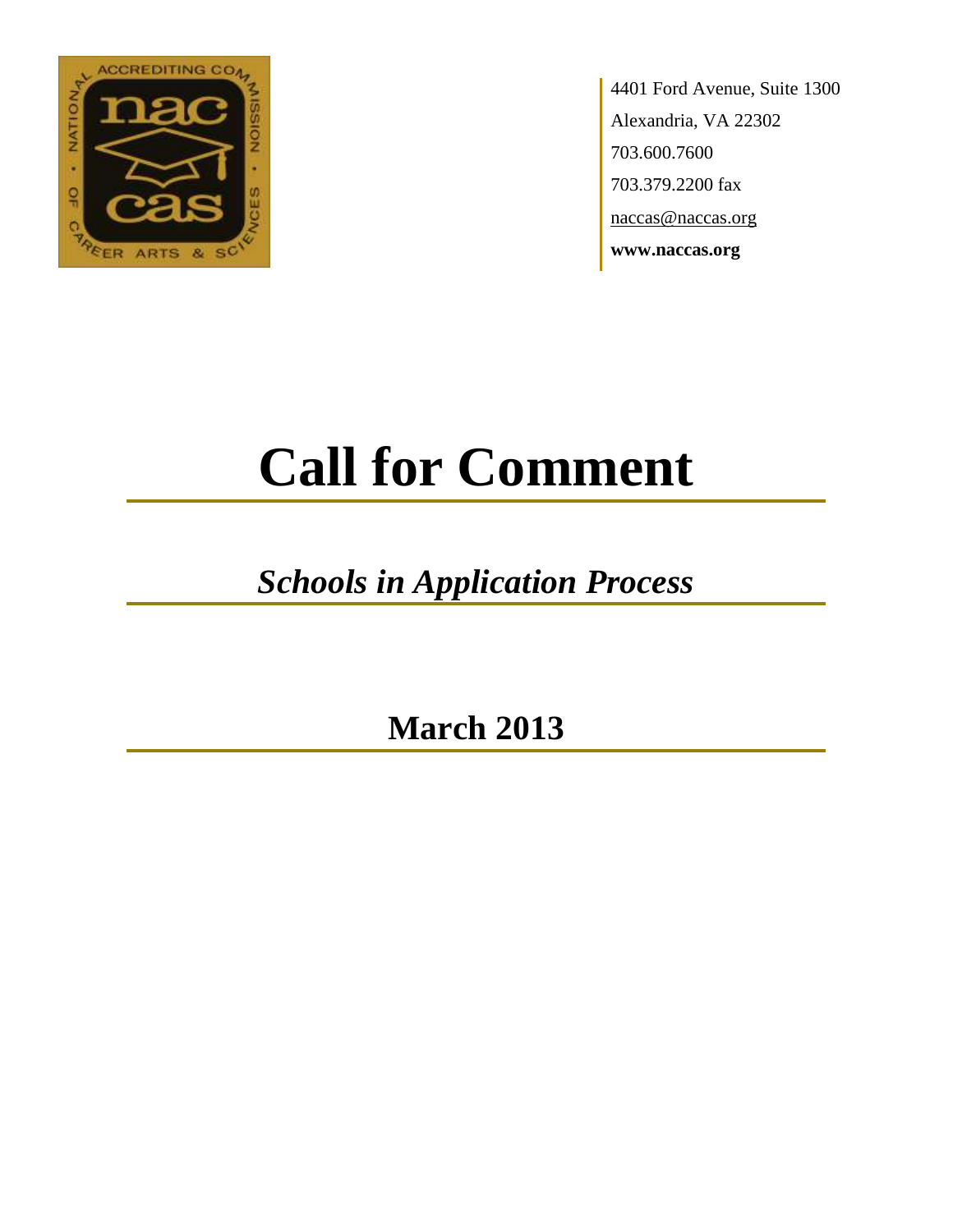#### -- **List of Schools in the Application Process**

*In accordance with Sections 10.0 and 10.1 of NACCAS' Rules of Practice and Procedure and 34 CFR 602.23(b), the NACCAS Board of Commissioners seeks comments on institutions that are currently in the process of applying for accreditation or renewal of accreditation.*

Instructions: If you have information that would contribute to the Commission's review of any of the institutions listed below, please complete the attached comment form and e-mail it to Afsheen Mirza at [amirza@naccas.org.](mailto:amirza@naccas.org) Please include the following in the subject line of your email: School List Call for Comment: March 2013. Pursuant to Section 10.1 of NACCAS' *Rules of Practice and Procedure*, please submit all comments within (15) days of the date of distribution of this Call for Comment.

#### California

Blush School of Makeup Ref. #I12041-00 1 Market Street, Suite 140 San Francisco, CA 94105 **Process: Initial Accreditation**

#### Florida

Trendsetters of Florida School of Beauty & Barbering, Inc. Ref. #019109-00 1033 Edgewood Avenue, South Jacksonville, FL 32205 **Process: Renewal of Accreditation**

Margate School of Beauty, Inc. Ref. #I12031-00 5281 Coconut Creek Parkway Margate, FL 33063 **Process: Initial Accreditation**

#### Illinois

Shear Learning Academy of Cosmetology, Inc. Ref. #023182-00 241 North Main Street Decatur, IL 62523 **Process: Renewal of Accreditation**

#### **Massachusetts**

Toni & Guy Hairdressing Academy Ref. #A31042-01 727 Granite Street Braintree, MA 02184 **Process: Initial Additional Location Accreditation**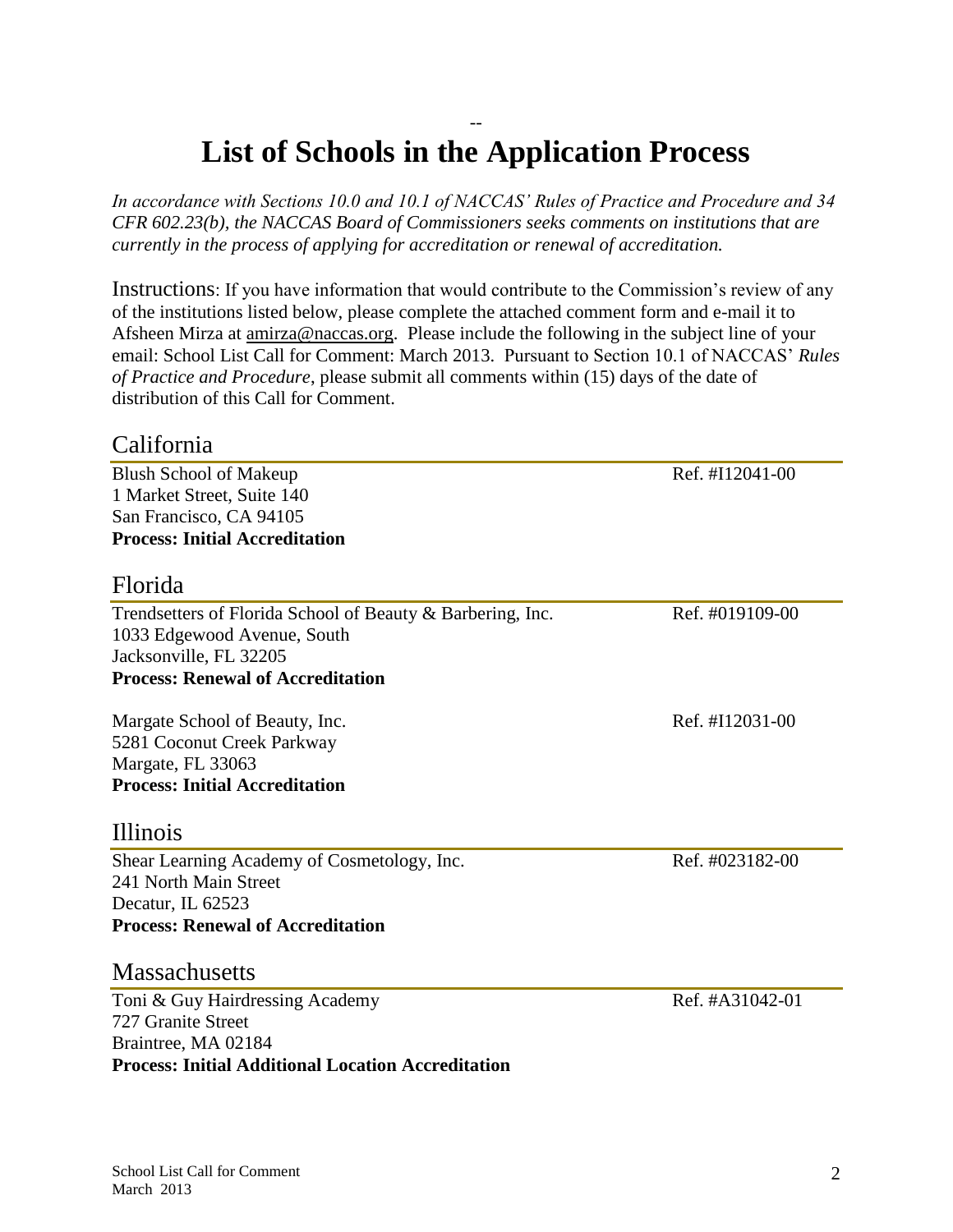Texas

Bella Cosmetology College Ref. #I11099-00 410 West Broadway Winnsboro, TX 75494 **Process: Initial Accreditation**

#### Utah

Twin Shears Academy Ref. #I10059-00 376 South 900 West Salt Lake City, UT 84104 **Process: Initial Accreditation**

Evans Hairstyling College of Cedar City, Inc. Ref. #054035-00 169 North 100 West Cedar City, UT 84720 **Process: Renewal of Accreditation**